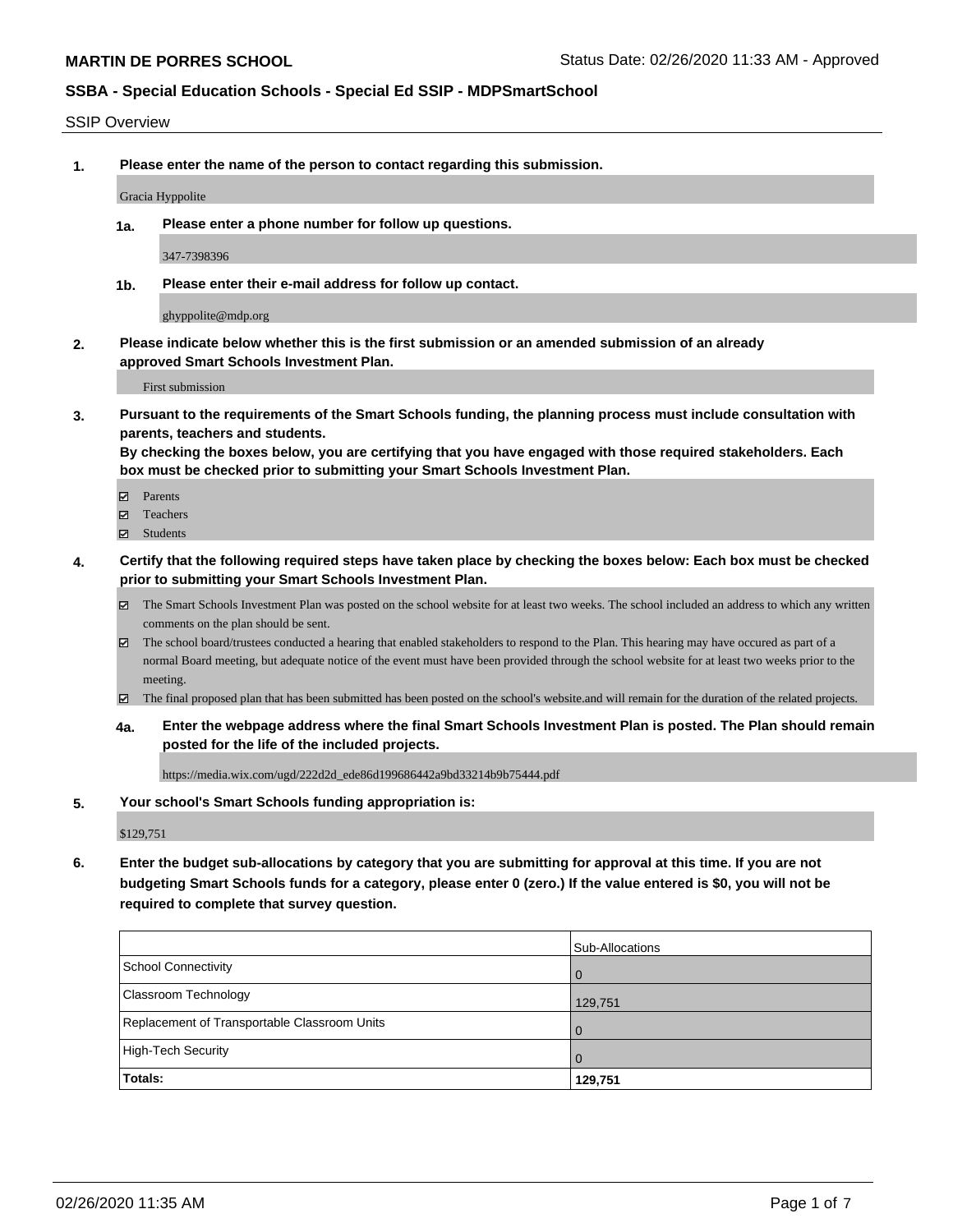School Connectivity

**1. Describe how you intend to use Smart Schools funds for high-speed broadband and/or wireless connectivity projects in school buildings.**

(No Response)

**2. Describe how the school plans to use digital connectivity and technology to improve teaching and learning.**

(No Response)

**3. Does your School Connectivity project require new construction or substantially altered space and result in capitalized cost in excess of \$100,000?**

No

**4. If you are submitting an allocation for School Connectivity complete this table. Note that the calculated Total at the bottom of the table must equal the Total allocation for this category that you entered in the SSIP Overview overall budget.** 

|                                            | Sub-Allocation |
|--------------------------------------------|----------------|
| Network/Access Costs                       | $\mathbf{0}$   |
| <b>Outside Plant Costs</b>                 | $\mathbf{0}$   |
| School Internal Connections and Components | $\Omega$       |
| <b>Professional Services</b>               | $\mathbf{0}$   |
| Testing                                    | $\mathbf{0}$   |
| <b>Other Upfront Costs</b>                 | $\Omega$       |
| <b>Other Costs</b>                         | $\Omega$       |
| Totals:                                    | 0              |

**5. Please detail the type, quantity, per unit cost and total cost of the eligible items under each sub-category. This is especially important for any expenditures listed under the "Other" category. All expenditures must be eligible for tax-exempt financing to be reimbursed with Smart Schools funds. Sufficient detail must be provided so that we can verify this is the case. If you have any questions, please contact us directly through smartschools@nysed.gov. Add rows under each sub-category for additional items, as needed.**

| each type.<br>(No Response)      | (No Response)          | (No Response) | (No Response) | (No Response)     |
|----------------------------------|------------------------|---------------|---------------|-------------------|
|                                  |                        |               |               |                   |
| Repeat to add another item under |                        |               |               |                   |
| ∣type.                           |                        |               |               |                   |
| Select the allowable expenditure | I Item to be purchased | Quantity      | Cost per Item | <b>Total Cost</b> |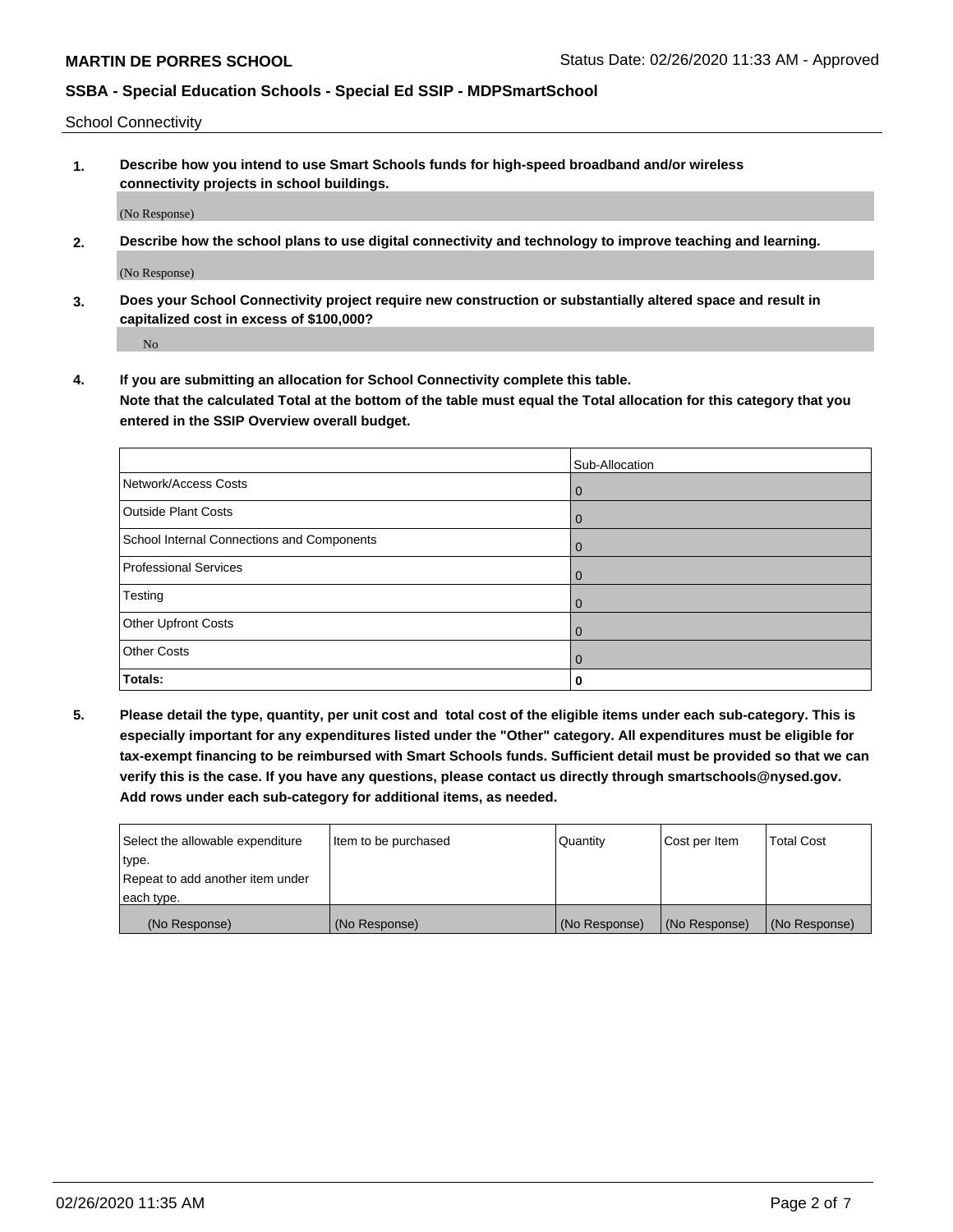Classroom Learning Technology Equipment (Devices)

|  |  |  | Describe the devices you intend to purchase and their compatibility with existing or planned platforms or systems. |  |  |  |
|--|--|--|--------------------------------------------------------------------------------------------------------------------|--|--|--|
|--|--|--|--------------------------------------------------------------------------------------------------------------------|--|--|--|

#### Currently, at each location

- 1 Cisco access point (AIR-CAP3502I-A-K9 and/or AIR-LAP1252G-A-K9) in every classroom
- 2 200 mbps dedicated internet speed with 100mbps cable backup (Elementary program) and (HS program)
- 3 Cisco Switches (WS-C3560X-48P-S & WS-C3750G-48PS) and Cat 6 (Elementary program) and (HS)
- 4 Sophos router with Content Filtering (monitoring and blocking inappropriate website), application control and gateway antivirus

#### **High School/Educational Residence program**

Funds will be used to purchase Brightlink projectors, and accessories for classrooms. Chromebox to replace labs and classroom desktops. School currently use G-suite from Google apps

#### **JHS/Elementary Program**

ipads for new computer lab ipads for classroom instructional use. Powersync carts for the ipads Mac Mini to replace outdated classroom desktops Min displayport Magic mouse Magic Keyboards

**IHS** Mac Mini's Min displayport Magic mouse Magic Keyboards

- **2. Describe how the proposed technology purchases will improve teaching and learning inside or outside of the classroom.**
	- 1. Interactive lesson plans can help with subjects like math and science into fun, engaging, and educational activities for students.
	- 2. Technology can provide accommodations for struggling or disabled students, and virtual lesson plans provide individualized instruction for all
	- 3. Teaching students how to use technology to learn, research, collaborate, and solve problems from an early age will better prepare them for their careers.
- **3. To ensure the sustainability of technology purchases made with Smart Schools funds, schools must have a plan to maintain and support technology purchases reimbursed with Smart Schools funds. This sustainability plan should support recurring costs of use that are ineligible for Smart Schools funding such as device maintenance, technical support, Internet and wireless fees, maintenance of hotspots, staff professional development, building maintenance and the replacement of incidental items.**

By checking this box, you certify that the school has a sustainability plan as described above.

**4. Schools must ensure that devices purchased with Smart Schools funds will be distributed, prepared for use, maintained and supported appropriately. Schools must maintain detailed device inventories in accordance with generally accepted accounting principles.**

By checking this box, you certify that the school has a distribution and inventory management plan and system in place.

**5. Schools must contact the SUNY/CUNY teacher preparation program that supplies the largest number of its new teachers to request advice on innovative uses and best practices at the intersection of pedagogy and educational technology.**

By checking this box, you certify that you have contacted the SUNY/CUNY teacher preparation program that supplies the largest number of your new teachers to request advice on these issues.

**5a. Please enter the name of the SUNY or CUNY Institution that you contacted.**

York College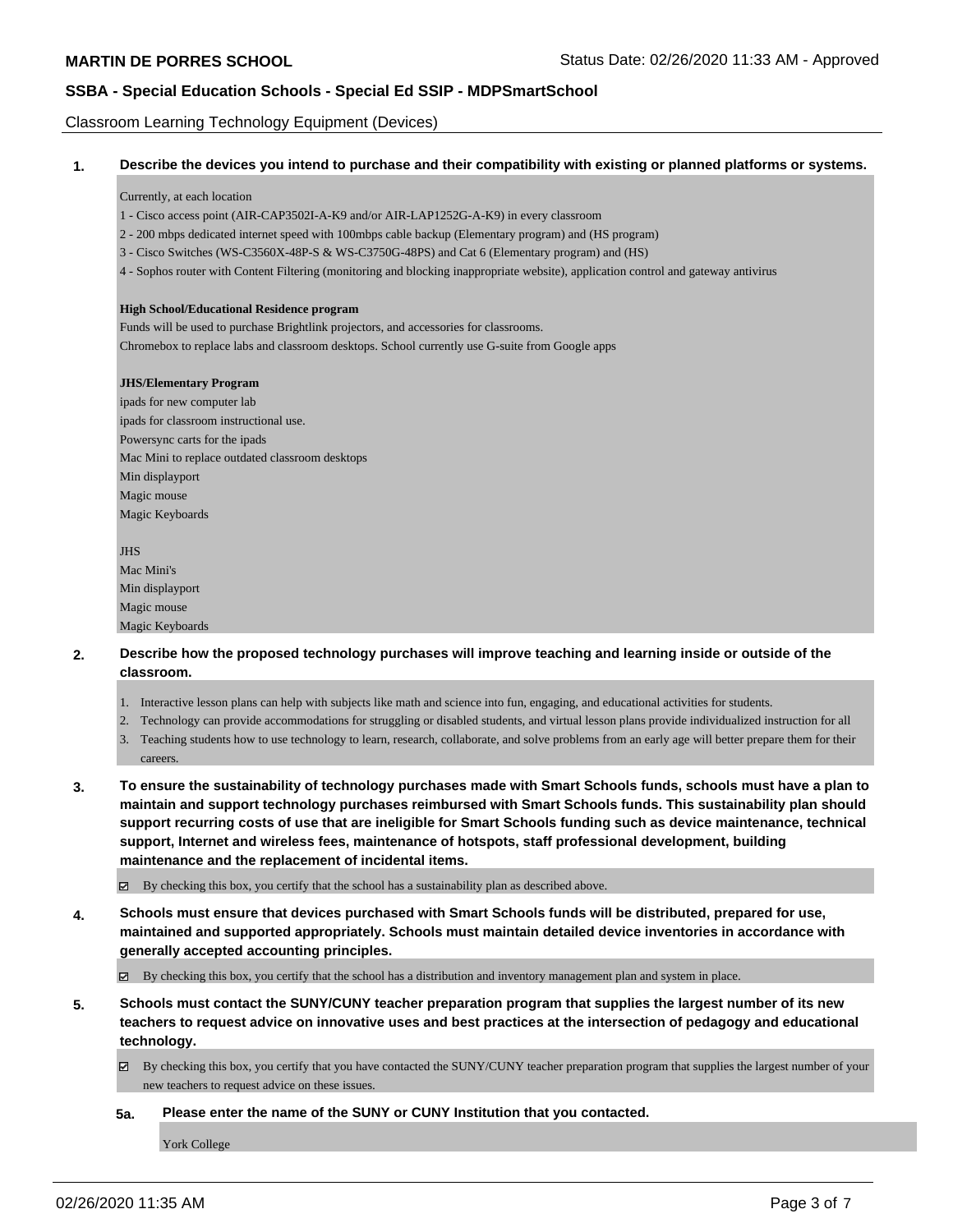Classroom Learning Technology Equipment (Devices)

**5b. Enter the primary Institution phone number.**

(718) 262-2450

**5c. Enter the name of the contact person with whom you consulted and/or will be collaborating with on innovative uses of technology and best practices.**

Dana Fusco

**6. If you are submitting an allocation for Classroom Educational Technology, complete this table. Note that the calculated Total at the bottom of the table must equal the Total allocation for this category that you entered in the SSIP Overview overall budget.**

|                          | Sub-Allocation |
|--------------------------|----------------|
| Interactive Whiteboards  | 44,525         |
| <b>Computer Servers</b>  | (No Response)  |
| <b>Desktop Computers</b> | 31,788         |
| Laptop Computers         | (No Response)  |
| <b>Tablet Computers</b>  | 37,000         |
| <b>Other Costs</b>       | 16,438         |
| Totals:                  | 129,751        |

**7. Please detail the type, quantity, per unit cost and total cost of the eligible items under each sub-category. This is especially important for any expenditures listed under the "Other" category. All expenditures must be capital bond eligible to be reimbursed with Smart Schools funds. If you have any questions, please contact us directly through smartschools@nysed.gov.**

**Add rows under each sub-category for additional items, as needed.**

| Select the allowable expenditure<br>type.<br>Repeat to add another item under<br>each type. | Item to be purchased                        | Quantity       | Cost per Item | <b>Total Cost</b> |
|---------------------------------------------------------------------------------------------|---------------------------------------------|----------------|---------------|-------------------|
| Interactive Whiteboards                                                                     | <b>Brightlink Projectors</b>                | 25             | 1,600         | 40.000            |
| Interactive Whiteboards                                                                     | <b>Epson Active Speakers</b>                | 25             | 96            | 2,400             |
| Interactive Whiteboards                                                                     | Epson Wireless Lan Module                   | 25             | 85            | 2,125             |
| <b>Desktop Computers</b>                                                                    | Chromebox                                   | 48             | 213           | 10,249            |
| <b>Desktop Computers</b>                                                                    | Mac Mini                                    | 3              | 657           | 1,972             |
| <b>Tablet Computers</b>                                                                     | Ipad Air 2 Wi-Fi 64GB (10pk)<br>w/applecare |                | 5,730         | 5,730             |
| <b>Tablet Computers</b>                                                                     | Ipad Air 2 Wi-Fi 64GB w/ applecare          | 5              | 578           | 2,890             |
| <b>Other Costs</b>                                                                          | PureCharge Cart 20 for iPad                 | 1              | 1,672         | 1,672             |
| <b>Other Costs</b>                                                                          | Powersync Station 20 for iPad               | $\overline{2}$ | 2,800         | 5,600             |
| <b>Tablet Computers</b>                                                                     | BNDL IPAD 16GB GY 10PK                      | 6              | 4,730         | 28,380            |
| <b>Desktop Computers</b>                                                                    | MAC MINI/1.4GHZ w/applecare                 | 15             | 525           | 7,882             |
| <b>Other Costs</b>                                                                          | Display monitors                            | 15             | 127           | 1,905             |
| <b>Other Costs</b>                                                                          | Vga adapters                                | 15             | 29            | 435               |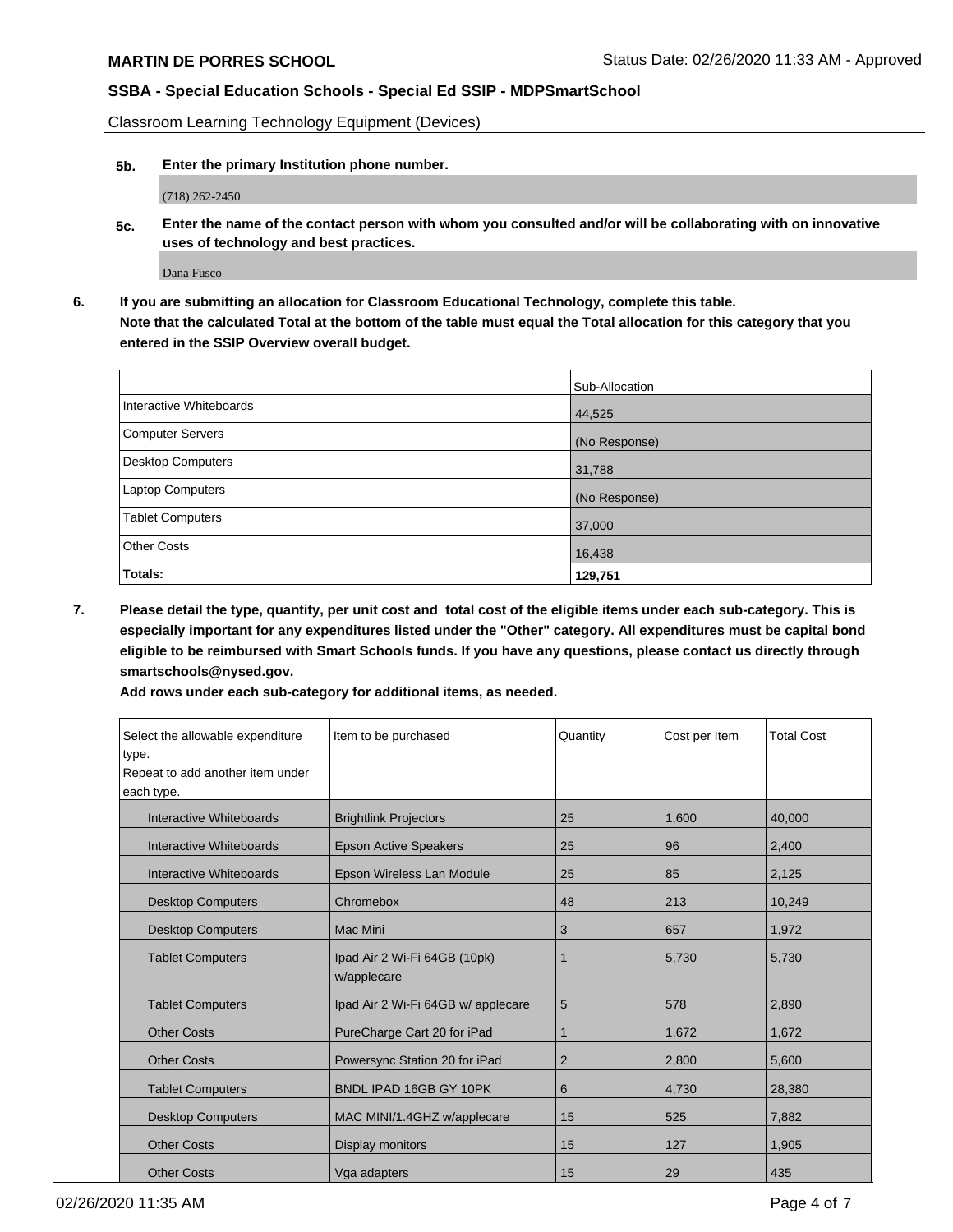Classroom Learning Technology Equipment (Devices)

| Select the allowable expenditure<br>type. | Item to be purchased            | Quantity | Cost per Item | <b>Total Cost</b> |
|-------------------------------------------|---------------------------------|----------|---------------|-------------------|
| Repeat to add another item under          |                                 |          |               |                   |
| each type.                                |                                 |          |               |                   |
| <b>Other Costs</b>                        | Keyboards                       | 15       | 99            | 1,485             |
| <b>Other Costs</b>                        | Mouse                           | 15       | 99            | 1,485             |
| <b>Desktop Computers</b>                  | Mac mini 3.6GHz                 | 15       | 779           | 11.685            |
| <b>Other Costs</b>                        | Mini DisplayPort to VGA Adapter | 15       | 29            | 435               |
| <b>Other Costs</b>                        | Magic Mouse 2                   | 15       | 99            | 1,485             |
| <b>Other Costs</b>                        | Magic Keyboard                  | 15       | 129           | 1,936             |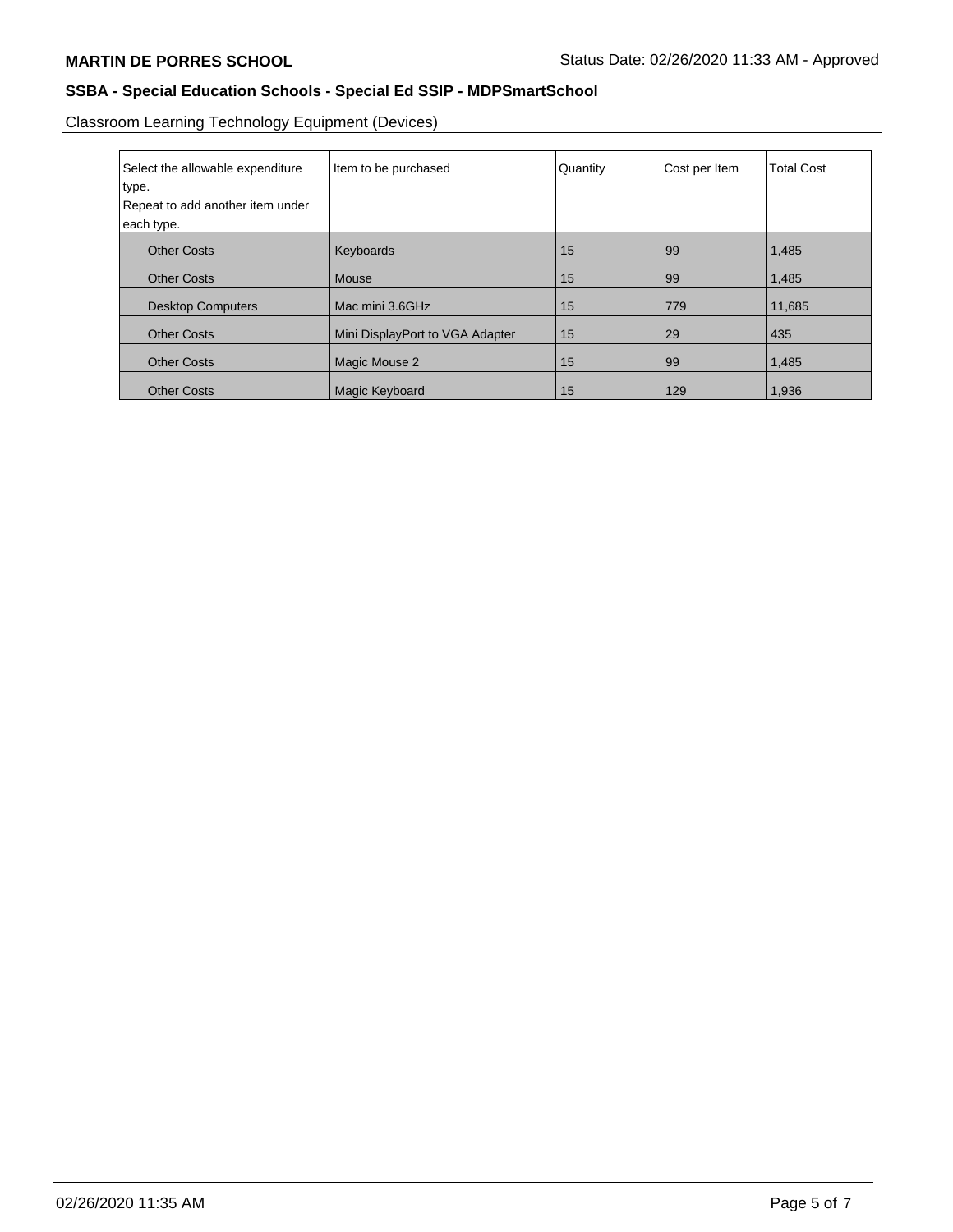Replace/Modernize Transportable Classrooms

**1. Describe the school's plan to construct, enhance or modernize education facilities to provide high-quality instructional space by replacing transportable classrooms.**

(No Response)

**2. Does your Classroom Trailer project require new construction or substantially altered space and result in capitalized cost in excess of \$100,000?**

(No Response)

**3. If you have made an allocation for Replace Transportable Classrooms, complete this table. Note that the calculated Total at the bottom of the table must equal the Total allocation for this category that you entered in the SSIP Overview overall budget.**

|                                                | Sub-Allocation |
|------------------------------------------------|----------------|
| Construct New Instructional Space              | (No Response)  |
| Enhance/Modernize Existing Instructional Space | (No Response)  |
| Other Costs                                    | (No Response)  |
| Totals:                                        | 0              |

**4. Please detail the type, quantity, per unit cost and total cost of the eligible items under each sub-category. This is especially important for any expenditures listed under the "Other" category. All expenditures must be capital bond eligible to be reimbursed with Smart Schools funds. If you have any questions, please contact us directly through smartschools@nysed.gov.**

**Add rows under each sub-category for additional items, as needed.**

| Select the allowable expenditure | Item to be purchased | Quantity      | Cost per Item | <b>Total Cost</b> |
|----------------------------------|----------------------|---------------|---------------|-------------------|
| 'type.                           |                      |               |               |                   |
| Repeat to add another item under |                      |               |               |                   |
| each type.                       |                      |               |               |                   |
| (No Response)                    | (No Response)        | (No Response) | (No Response) | (No Response)     |